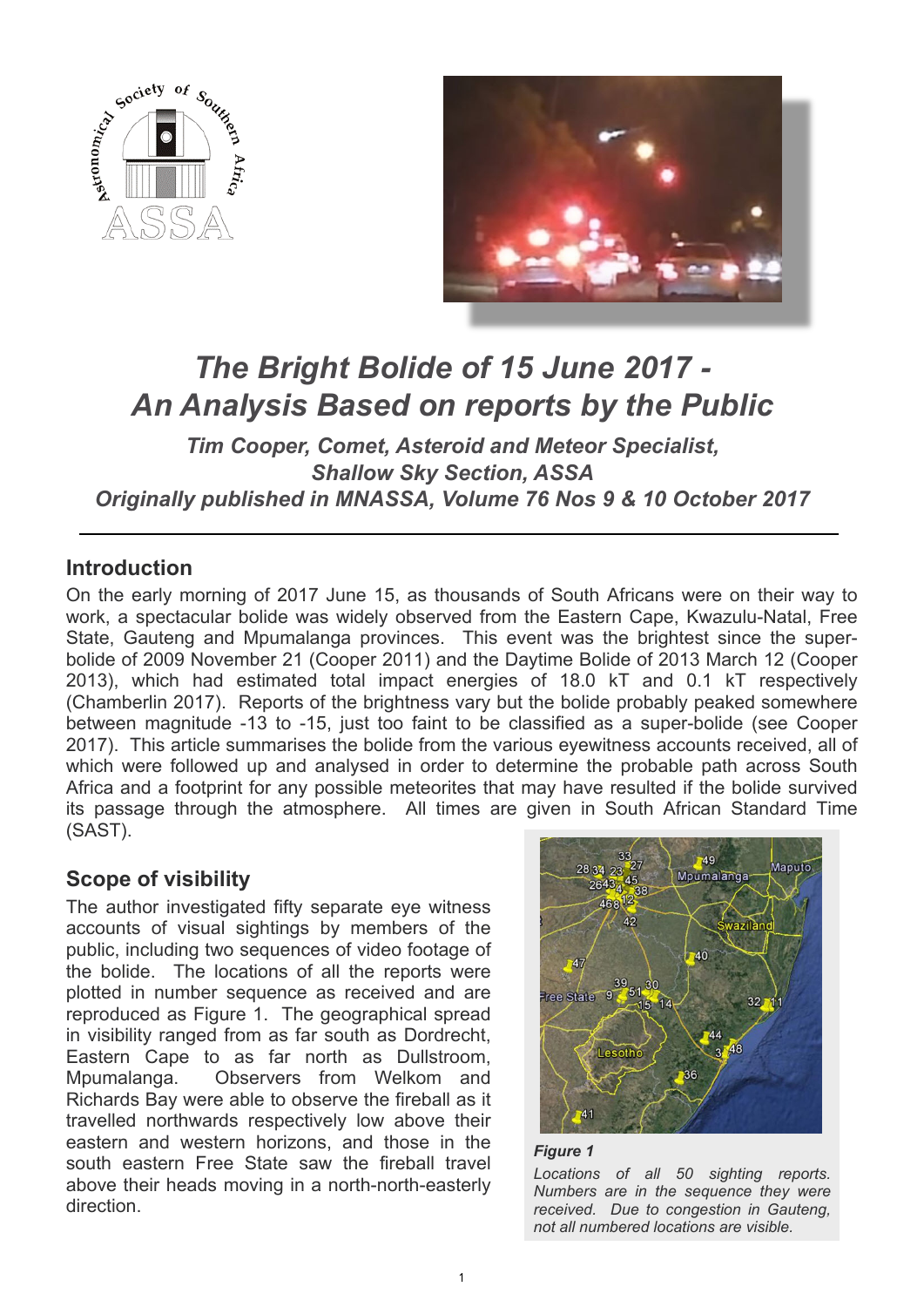Good reports were received from the Northern Drakensberg area, and it was also in this area that sounds associated with the meteor were heard. A large fraction of the sightings was from Gauteng, which witnessed the demise of the object to the south east, and a number of these sightings were useful to help define the northern limit of the visible meteor.

## **Important eye witness accounts**

Those reports deemed to be of highest scientific value were investigated in detail, and the locations are shown in Figure 2.



*Figure 2 Locations of important reports, from which conclusions were arrived at to determine probable path (red arrow).*

- ü Hennie Pelser (location 41) was driving northwards on the R392 to Dordrecht. He saw the meteor high above to the right and behind the driver's side window, and disappeared behind the horizon in direction NNE. Duration was given as 3 seconds. This sighting was also the most southerly. While several reports are available which enable a determination of the end of the visible meteor, the entry point into the atmosphere could not be accurately ascertained. However Mr Pelser's report does indicate the process of ablation had already commenced over the south-eastern Cape.
- Ronald Nair (36) was driving westwards on the N2, just after Harding and before the right hand turn onto R56 to Umzimkulu. The meteor was seen passing left to right about half way up the view in front of him. He described it as a huge ball of fire followed by flames which lit the dark sky, mostly yellow, but also orange and red.
- Slightly further north in KZN, Warren Hale (44) was driving almost due west on the N3 at Woodlands, Pietermaritzburg. He first saw the meteor in azimuth 258°, which is north of location 41 and the point of entry into the atmosphere, and it disappeared behind a ridge at azimuth 320°. The meteor was visible for 3 seconds.
- Letitia Veltman (9) was situated at Fouriesburg in the Free State, where she saw the meteor directly overhead and moving in direction NNE. The observation that the meteor passed overhead is an important pivot for the trajectory at this point.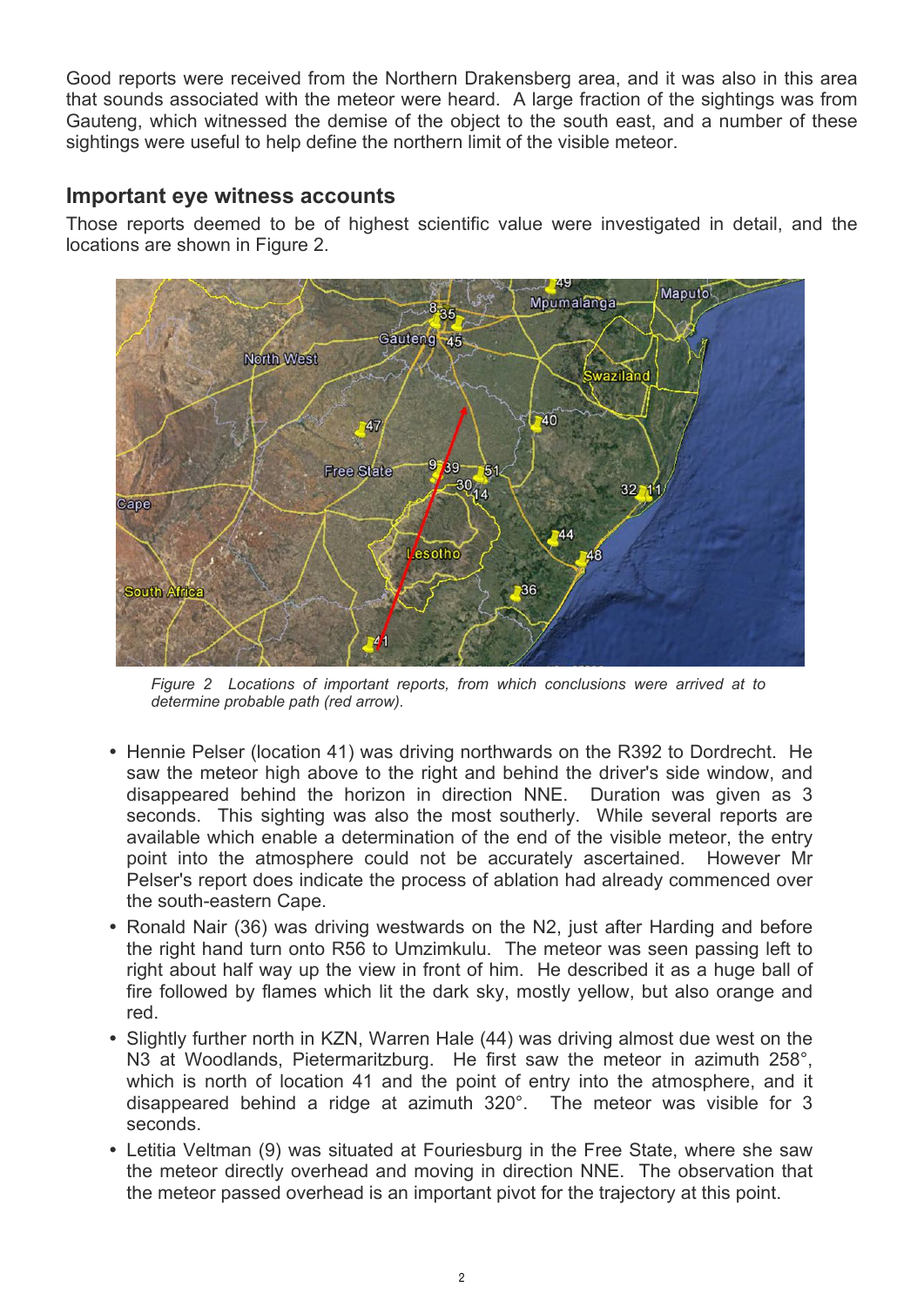Several useful reports were obtained from the eastern Free State and KZN Drakensberg regions.

- Wiseman Kurauone (30) was standing alongside the D119 at the turn-off to Hlalanathi. He was facing the opposite direction waiting for his lift to work when the sky lit up, and he turned round to see the object passing over Hlolela peak<br>moving towards the direction of Montusi. The author visited the site and moving towards the direction of Montusi. photographed the terrain in order to measure the altitude and azimuth of start and end points. The meteor was bright with a yellow tail, and it looked like flames were coming off the tail. It gave a terminal burst and suddenly disappeared, after which he thought it would hit the peak at the summit of Oliviershoek Pass. The duration was roughly 3-5 seconds and about two minutes later he heard sounds like thunder which caused the ground to vibrate. Innocent Miya was riding his bicycle along the same road (D119) on his way to work. He gave a similar description to Wiseman.
- Several staff at the Cavern (51) witnessed the visible passage, and again the author was able to interview those who saw it. Sakhile Mlangeni saw it through a window facing azimuth  $\sim$ 280°. I measured the altitude as 28 $\degree$  moving left to right through a gap just below the tree line. The arc of travel was too small to discern its heading. Phelelani Mlangeni was finishing his shift on night watch, and had just turned the outside lights off under the thatched shelter between the tennis courts and bowling green at the hotel. As he was heading out he saw the bright light above the roof of the shelter, but immediately took cover in surprise. As a consequence he did not see the direction relative to the hotel buildings, but I ascertained the altitude as 45° in azimuth 240° at the moment he saw it.
- Several other Cavern staff members including Thokoza Mofokeng, Nomusa Mthetwa, Joseph Masabalala, Vuyisile Radebe, and Mbuyiseni Miya saw it from the main road in the Amazizi village, moving from the direction of Orion Mont Aux Sources hotel towards Hlalanathi. A minute or so later they experienced sounds and shaking like an explosion.

Further reports were analysed as the bolide moved through the Free State:

- Nduduzo Gumede (40) observed the meteor to the west from Newcastle. From his description of the path relative to landmarks seen from his location, I ascertained the end of the visible meteor in azimuth 280°, which together with those of locations 8 and 35 enable a tentative estimate for the point at which the meteor had ceased to emit visible light.
- Sandor Horvath (47) from Welkom had a good view of the passage moving northwards low in the east. From a sketch provided the azimuths of start and end point relative to local landmarks are roughly 144° to 90°. This places the end of the visible meteor a little further south of the points determined from Locations 8, 35 and 40.

The vast majority of reports were from Gauteng, where most probably thousands witnessed the demise of the bolide towards the northern end of its path. The most reliable reports were:

• Ruan Kuhn (45) saw the meteor from the intersection of Cowles Street and Main Reef Road, Springs while waiting for a change in the traffic lights. The object disappeared at low altitude to the south of his location, which led him to believe the object must have fallen nearby.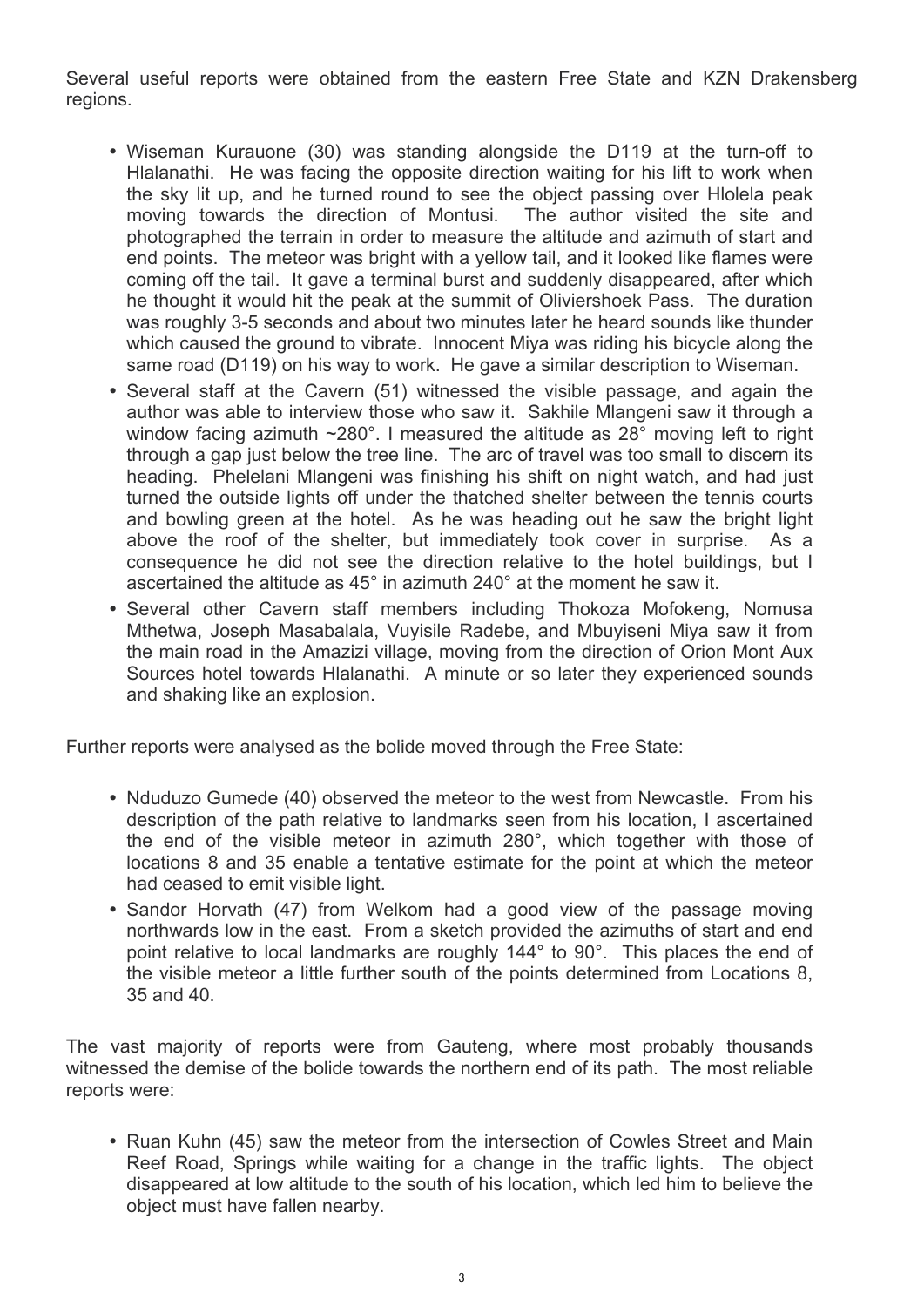• Brendan Orsmond (8) had a ringside seat over Johannesburg from atop of his office block in Braamfontein, Gauteng, and was able to give a detailed description of the path which after measurement enabled determination of the northern limit of the visible meteor. The value arrived at is in good agreement with those from locations 35 and 40.

Finally, Frank Louw (49) was driving south on the R540 between Dullstroom and Belfast, and confirmed the visible meteor did not reach this far north, but must have burned out to the south. Most importantly, looking south he saw the object moving to his right, further constraining the angle of the path of the fireball.

### **Images from video recordings**

In addition to the many visual reports, two sequences of video were obtained showing the passage of the visible meteor. Both sequences captured the latter parts of the path, including the bright flash, disintegration and burning out of the meteor, but neither captured the initial entry into the atmosphere.



*Figure 3 Screen grabs from dashcam footage at location 35*

*Figure 4 Screen grabs from security camera footage at location 50*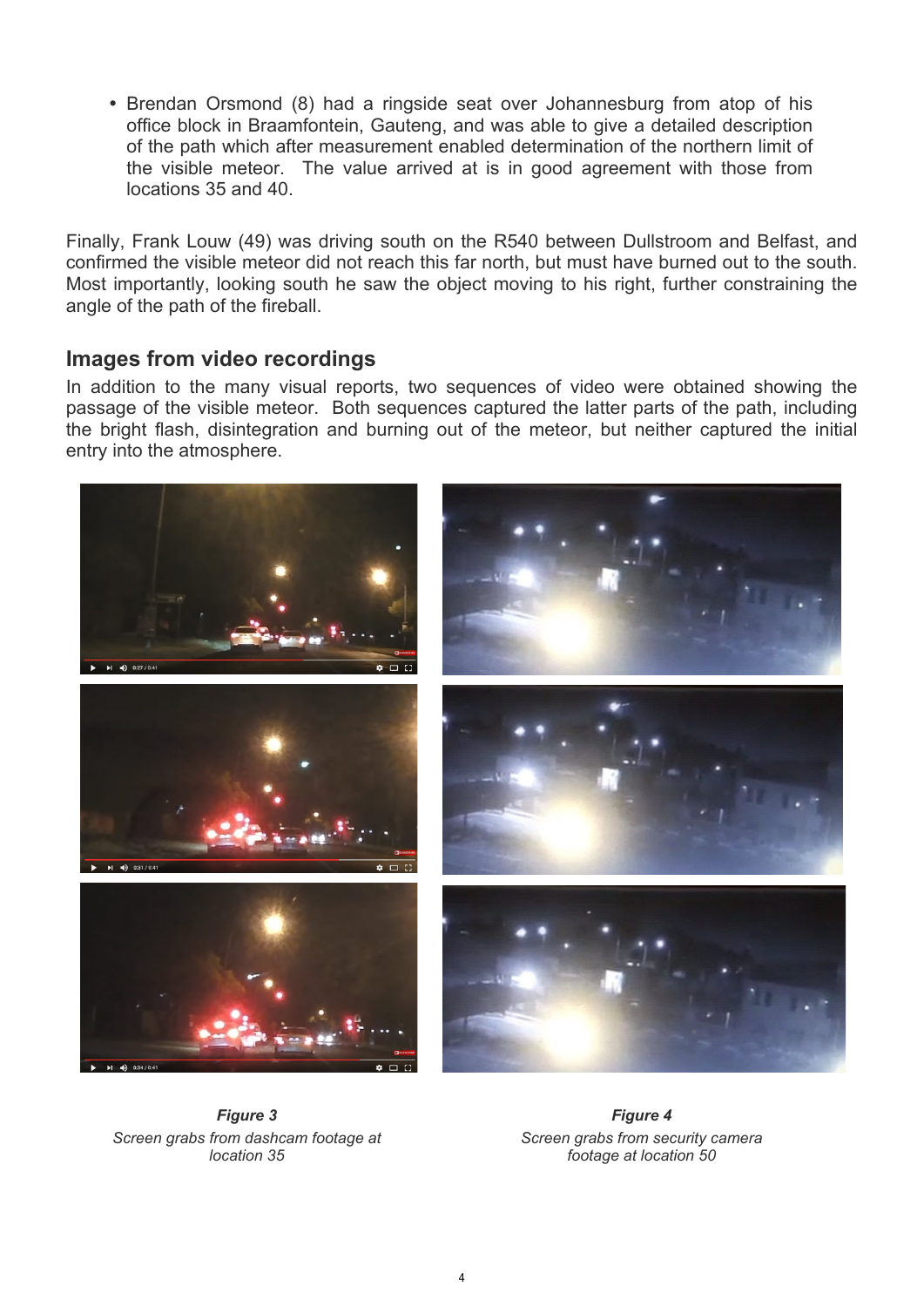- Location 35 was footage from a vehicle dashcam. Knowing the area well I managed to isolate the exact location in Greenside, Johannesburg. The author visited the site and calibrated still images captured from the footage to give the start and end coordinates of the meteor. There is no time associated with the appearance of the meteor at upper right, but it descends to the lower left, and the duration of passage is around 8 seconds. Image captures are shown in Figure 3.
- Location 50 is from a security camera located in Chloorkop, Gauteng. It has the time imprinted, and the meteor enters upper right and descends towards lower left at a shallow angle. The time of appearance is 06h04m23s, the bright flash occurs at 06h04m27s, and the visible meteor ends at 06h04m29s. The calibration status of the time is not known. Image captures are shown as Figure 4.

# **Reconstruction of the path from visual and video records and potential footprint for meteorite falls**

Determining the path of the bolide is important in projecting a forward trajectory and potential fall site of any meteorites assuming it survived its passage through the atmosphere. The probable path as derived from eye witness accounts is shown in Figure 2. The entry point into the atmosphere is indeterminate, as none of the accounts appear to have witnessed the start of the visible path with sufficient accuracy. The point of entry was certainly to the south of Dordrecht in the Eastern Cape, and a little to the east of that location according to the account from location 41. The accounts from locations 9, 30, 40, 47 and 51 are important to understanding the path of the meteor. Location 9 was sure the meteor passed overhead, while estimates of the altitude from locations 30 and 51 indicate the meteor had already descended to an altitude of about 30-40 km at about the point it passed over Fouriesburg. The accounts from locations 8, 40 and 47, and accurate measurements from the dashcam (35) enable a reasonable understanding of the termination of the visible meteor and the azimuths derived therefrom are shown in Figure 5. There is a good coincidence between locations 8, 35 and 40, which indicate the end of the visible path occurred in the northern Free State, near to the towns of Frankfort or Cornelia. While the point derived from location 47 is a little further south, it at least indicates the meteor must have passed the town of Reitz in the Free State.



*Figure 5*

*Probable end location of visible meteor over north-eastern Free State*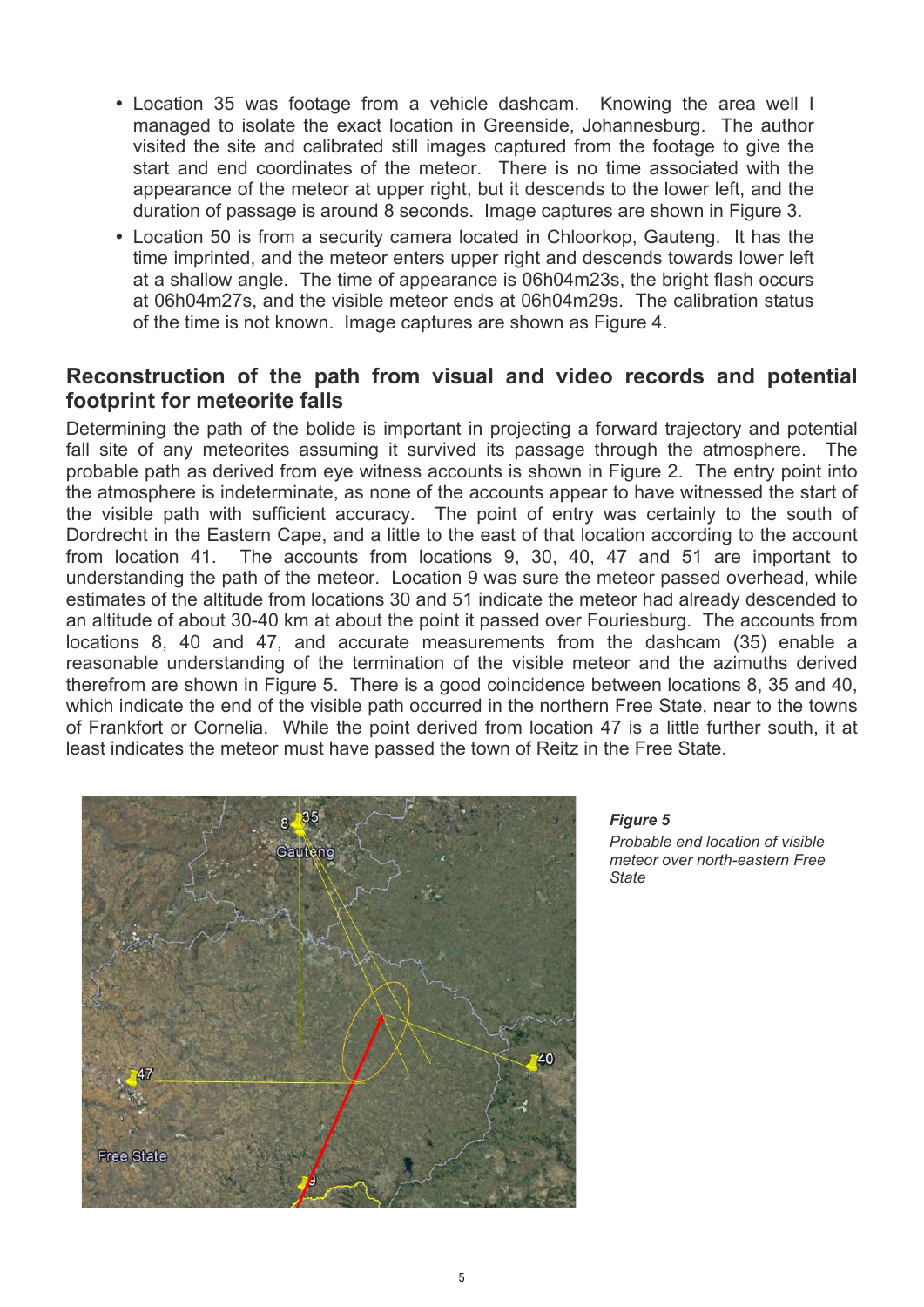The two sets of video footage indicate the meteor started to disintegrate at least several seconds before end of the visible passage, and these smaller fragments continue to ablate well after the disintegration. This fact is evident in the lower image of Figure 3 and the centre image of Figure 4. It should also be born in mind that the object entered earth's atmosphere at a shallow angle of about 20°, and so probably experienced severe heating due to passage through a large air mass. It is therefore likely that the object, with a pre-atmospheric size of 10- 100 cm assuming a magnitude of -13 to -15, may have burned up entirely during its flight. If any fragments did survive, and based on the probable path and northern visible limit derived from the eye witness accounts, meteorites might be possible somewhere in the north-eastern Free State or south-western Mpumalanga.

### **Characteristics of the visible meteor**

The time of passage was quoted variably from 05h55 to 06h05 SAST, the general consensus being just after 06h00. Ronald Nair was very certain about his time being 06h03, and the footage from the security camera has the time imprinted on it as 06h04. Again the estimates of the duration of the visible meteor vary considerably, from 2-3 seconds being the shortest, to 15 seconds being the longest. However, in terms of the shorter reported durations, it is probable the observers only saw a small part of the overall passage. The meteor was visible for 8 seconds in the dashcam footage, though it is not clear how long it was visible before it entered the frame

Estimates of the brightness of such events are normally highly subjective, and very often overestimated. One reason for this is the absence of suitable celestial objects at similar brightness for comparison. While most agreed the object was very bright, and some said it lit up the sky, there were only four direct references. One observer from near Durban quoted 'very bright, could be described as nearly as bright as the sun', while the remaining three, all in Gauteng said 'brighter than the full moon', 'similar intensity to full moon', and 'close to that of the full moon'. One report also commented 'It made a few flashes so the brightness was more intense at some points than others'. From this I conclude the brightness may have peaked somewhere between magnitude -13 to -15, though this cannot be confirmed for certain.

The observation of colour in meteors is similarly subjective, and depends on a number of factors. Firstly light is emitted due to excitation of metals which emit light on return to their ground state, the specific wavelengths depending on the metals involved. Typical colours emitted by meteors (Rendtel 1993) are blue-violet from calcium and magnesium, yellow-green from sodium and iron, and red from silicon. The brightest emission lines in meteor spectra are normally the H and K lines from calcium. Secondly, very energetic processes during entry of the body into the atmosphere cause excitation of atmospheric gas molecules, which then radiate light in the visible region, for example green from oxygen and red from nitrogen. Persistent green meteor trains (see Figure 6) have been shown to be due to the forbidden line of atomic oxygen at 557.7 nm (Evans 2003), and this emission is catalysed by the presence of sodium in the meteor (Beech 1987).



#### *Figure 6*

*Colours emitted due to neutral and singly ionised molecular nitrogen (upper lines) and neutral oxygen (lower lines) The green emission of oxygen at 557.7 nm is prominent. The colour is analogous to that seen in the aurora, which is also due to the decay of excited oxygen atoms to a lower energy state.*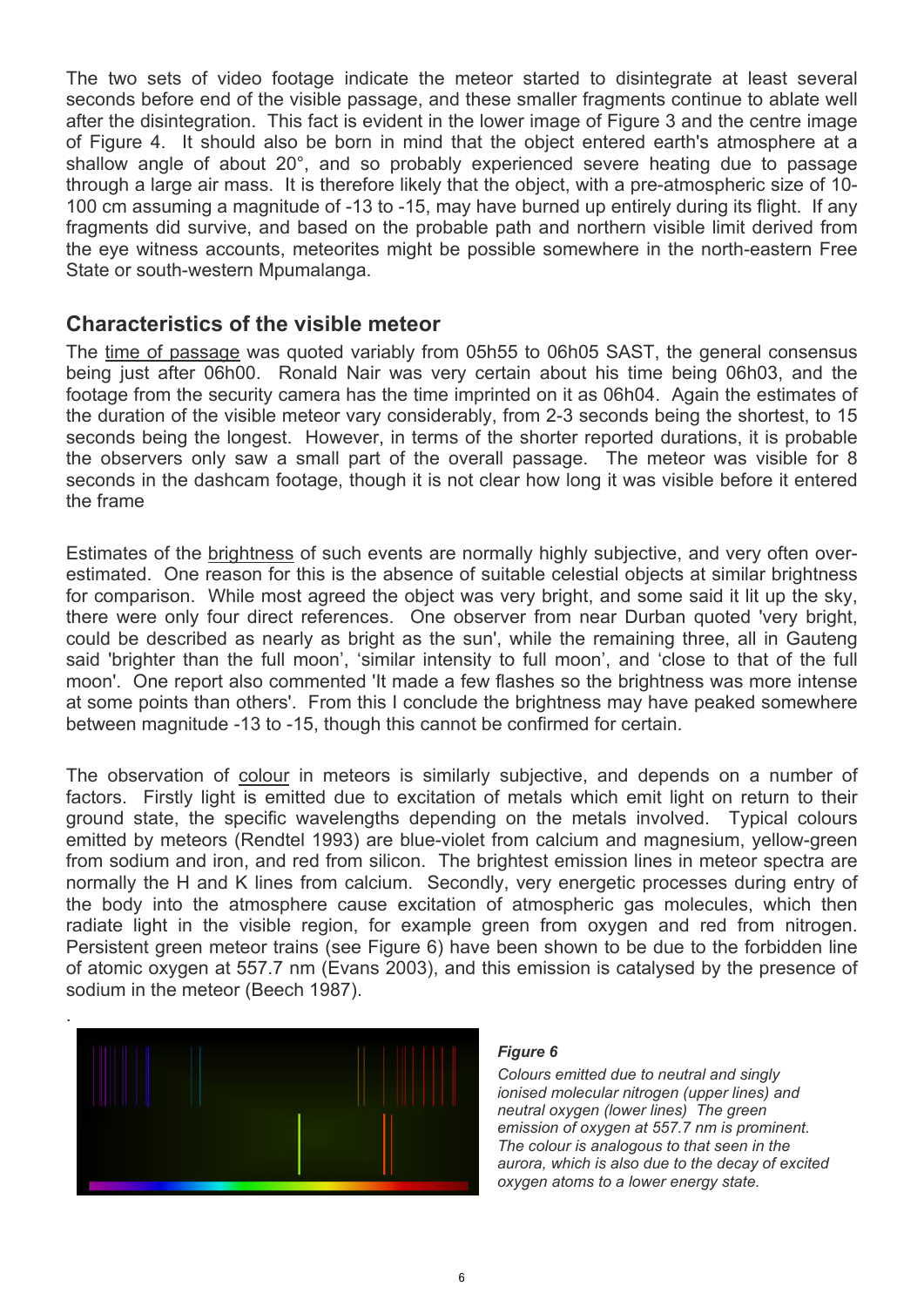The light emitted by the meteor may be subsequently affected by which process predominates, extinction effects due to altitude, and variable perception by the observer. Furthermore these factors may also vary along the length of the path, as the meteor loses kinetic energy and descends in altitude. In terms of the eye witness accounts green (35%) was most often mentioned in terms of the body of the meteor, followed by white (18%), blue (15%), yellow (15%), red and orange (17% combined). Fewer commented on the colour of the trail, with only nine cases, these being green (2), blue (2), yellow (2), orange (2) and red (1). I also looked at the colours seen from different locations along the path; so at the southern end Ronald Nair saw it as yellow/orange, while only slightly more north Warren Hale saw it as distinctly green. Around mid-passage at Fouriesburg, Letitia Veltman saw the colour of the meteor overhead as bright white. Moving further northwards Sandor Horvath in Welkom witnessed green. The greatest number of reports were from Gauteng, and here blue, white, but most often green were the predominant colours seen. Bearing in mind the aforementioned subjectivity, there does not appear to be any significant shift in overall colour perception along the path of the meteor.

Two observers may have witnessed nearly the whole passage of the bolide. Mark Sliep observed from Gauteng, saying 'first saw it as a small glowing dot that grew into a big fireball with a tail, big enough to see debris falling from it and burning up as they fell. The main ball was slightly brighter than a full moon with a greenish tinge to it'. Frank Louw was driving due south near Dullstroom and reported 'I saw what first looked like a bright white light not moving fast. I pointed to its direction showing my wife. We saw it first as a single light ball but as it reached the horizon it broke up into several pieces.

# **Audible sound reports**

Sounds associated with the passage of bright meteors may be normal or anomalous (Vinkovic et al 2002) and include:

- 1. Rumbling, similar to that of distant thunder.
- 2. Single or recurring sharp cracking noises.
- 3. Fizzing or hissing sounds, known as electrophonic noise.

The first two (normal) occur sometime after the visible passage depending on the distance of the fireball from the observer at the time of the event, while electrophonic noise (anomalous) occurs simultaneously with the visual observation. Type 1 sounds due to acoustic waves may be detected audibly, and seismically if they are ground-coupled (Edwards et al 2008), in which case it feels like the ground is shaking. In regard to this event only Type 1 sounds were reported, mainly from locations in the eastern Free State and northern Drakensberg regions as follows:

- A loud bang was heard at Hlalanathi (14), where Mary Walker said it caused the windows to rattle.
- Standing waiting for his lift, Wiseman Kurauone (30) saw the meteor and about two minutes later heard sound 'like thunder which caused the ground to vibrate'.
- At the Cavern (51) many staff heard sound like distant thunder, Megan Bedingham said it caused the windows to shake, and Jackie Ponsford thought it was actual thunder.
- Closer to the path at Phutaditihaba (25), Mpho Mafika said the meteor was followed by a thunder-like sound. At the same location Modikadika Motaung reported 'a thunderous sound that lasted for like 10 seconds, it was really loud'.